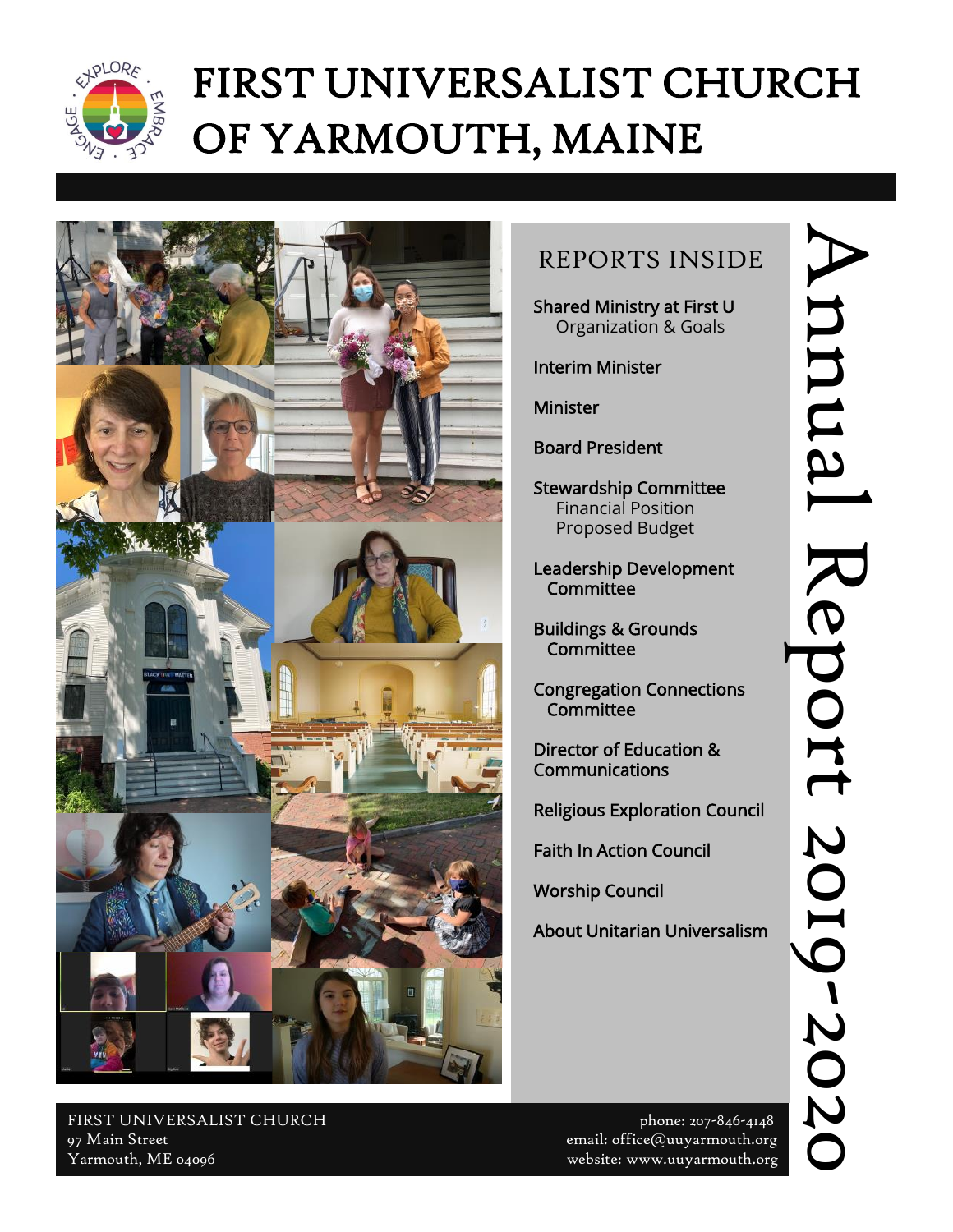# SHARED MINISTRY AT FIRST UNIVERSALIST



### SHARED MINISTRY GOALS

1. Focus on our mission with strong programs in Worship, Religious Exploration, and Social Justice.

2. Sustain Congregational Health through Transition with engaged, joyful ministries.

3. Sustain physical, fiscal, and administrative health through transition and growth.

4. Realize programmatic growth, increased attendance and building use.





### MINISTER AND STAFF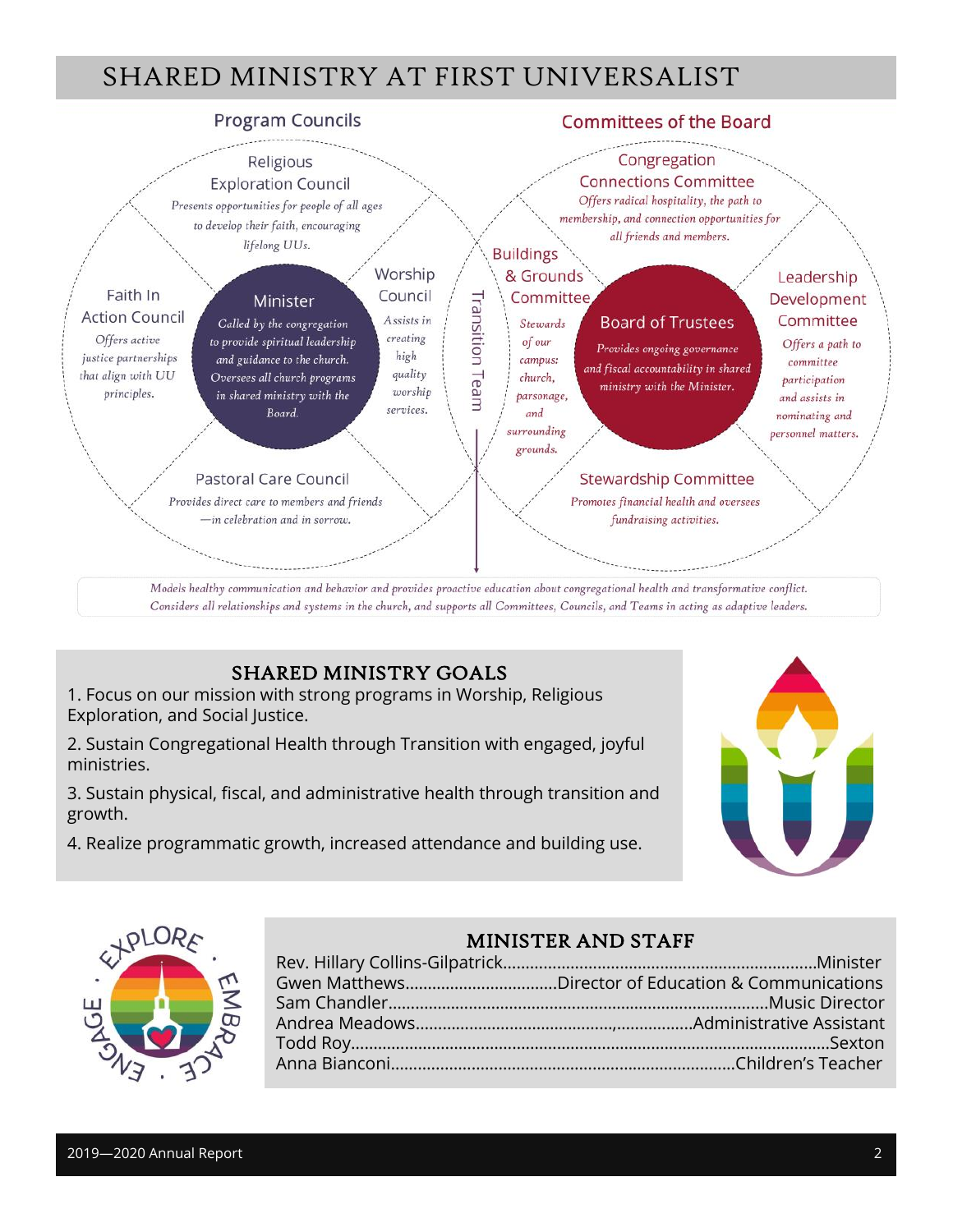### INTERIM MINISTER

An interim UU minister assists a congregation in the transition period between settled, or called, ministers. Interim ministers help congregations to move forward while assisting in the emotional process of transition.

When I began working with you, it was clear that there were stories that needed to be shared and a need to make sense of those stories. There was a commonality of experience that involved feelings of inadequacy and mistrust. You realized that you weren't alone or crazy, that secrets can be shared. That's a big realization and one that has allowed you to reconnect with your fellow congregants in a healthy way. It's also now possible to share with new people what your history has been. And, it has also made it possible to be excited rather than fearful about meeting a new minister. I've been impressed with your maturity and ability to see yourselves and each other. Consequently, it doesn't take much to effect healthy change here.

Even though you are all unique individuals, a church community has its own personality, and I've seen you change from a congregation that is tentative and I would say, fearful, to one that is able to move outside the boundaries of what you've done before to experience something new. I 've seen you have successes and failures, and you have moved forward through each. Which is how it should be since there are always some of both in the life of a church.

You are generous with the staff and appreciative of their efforts. You have a great capacity for teamwork on big projects. You are always supportive of each other's initiatives. You have a wonderfully generous culture of hospitality with food. You are a very talented, hard-working, devoted group of people and you appreciate everyone's efforts. Above all, you relate to each other with respect and kindness. I think this culture of kindness and respect is very much a part of the fabric of this community. It's key to its success. If you are to guard against change in any area, I would hope it would be this one.

More than most congregations I've served, you've had an interest in governance and how to organize it effectively. Starting with the ideas of Dan Hotchkiss' *Governance and Ministry*, you've diagrammed the approach you use and have expanded and clarified it over time. I'm sure that will continue.

When I've talked with Rev. Hillary after candidating concluded, I mentioned that she may have to be alert to possible trust issues due to the difficulties that you've experienced in the past. This may or may not show up for a few years even, but all of you should be vigilant in recognizing what this is if or when it arises.

More than anything, I wish for you to be the loving, kind, and intelligent people that you are naturally inclined to be. I hope nothing makes you feel less than or afraid to express yourselves.

*Excerpted from Rev. Frieda Gillespie's Final Minister's Report, June 2020*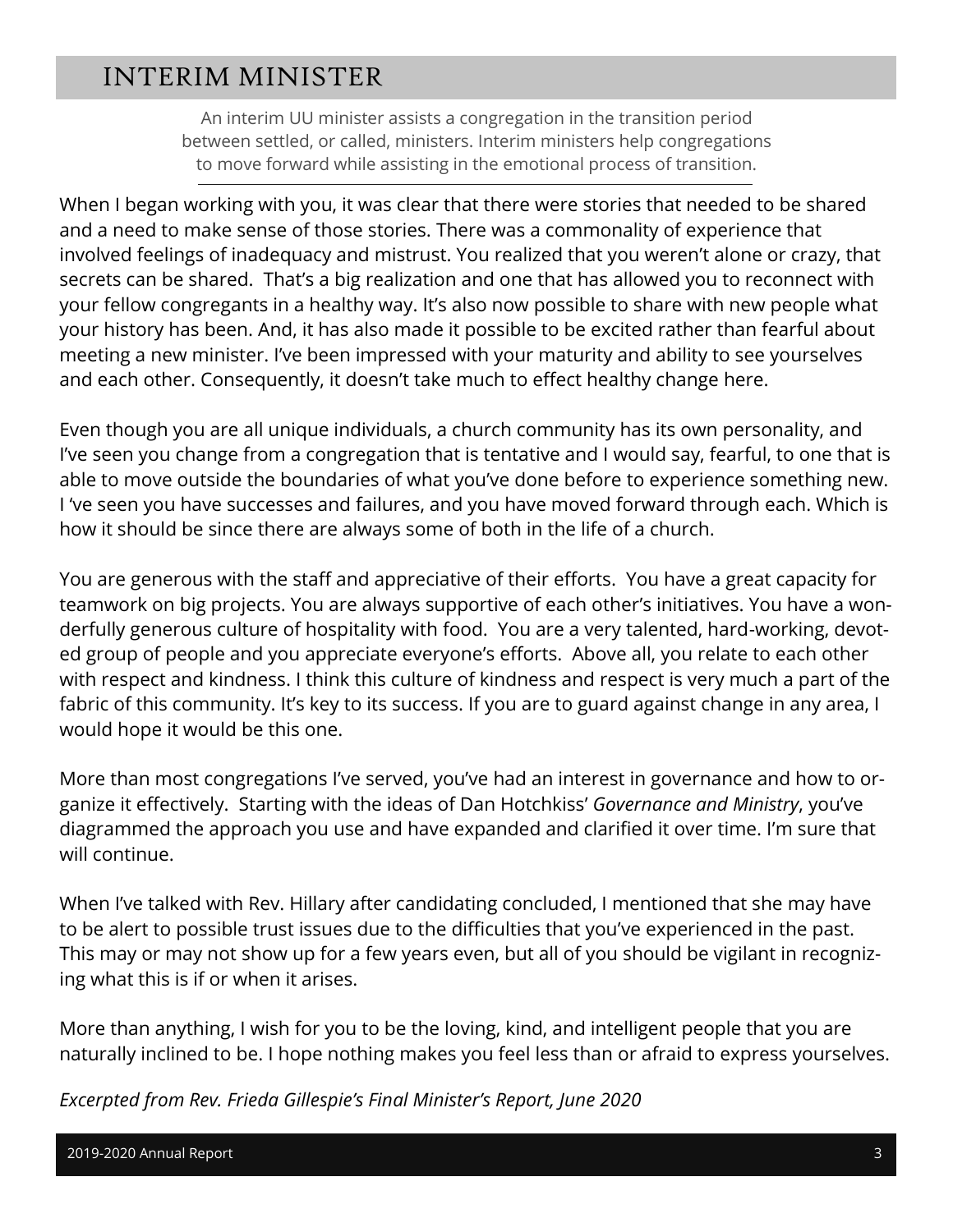### MINISTER

The minister is called by the congregation to provide spiritual leadership and guidance to the church and oversee all church programs in shared ministry with the Board.

Beginning with gratitude - I offer thanks to those who have been patient with my myriad questions this month, those who have made time to talk with me, walk with me, and tell me your stories, those who have been supportive, creative, and kind from a distance, and to our Board of Trustees for the tireless - sometimes joyful, sometimes painful - dedication they have given to our church over the past year(s). I am grateful to be here, grateful to be with you, and eager to see where our shared ministry carries us this strange and wondrous year. All will be well, it just might be a little different.

Typically an Annual Report looks back - it is an archive of the events, teachings, and energies of the past year. In this unprecedented time, though, how fitting that our Annual Report not only looks back but also looks to the present and the future.

On Sunday, May 10th, following a two week virtual candidating "week," 75 First Universalist members gathered on Zoom and voted unanimously to call me as settled minister. I was overjoyed. Days later, the UUA released a statement recommending all UU congregations remain virtual through May 2021. My joy remained but my priorities shifted, connection and creativity would be tantamount to all else this year. Despite (and due to) our physical distance, congregants would need to feel and trust that they belong to a beloved, attentive, and curious community in the months ahead. To build, support, and sustain that connection at a distance would require us/me to get creative and stay creative all year long.

I officially began my ministry at First Universalist on August 3rd and by August 12th had co-facilitated retreats with both the Worship Council and the RE Council. During our many hours together we developed a plan for Worship, Religious Exploration, and Fellowship that we hoped would carry us through the year. The plan involved multiple spiritual and educational virtual offerings throughout the week, each with a slightly different feel. We want to meet people where they are at this year - whether folks need some gregarious conversion, a grand Sunday service live from the sanctuary, or a quiet space to gather and pray. We based much of our planning on three foundational tenets: simplicity, connection, and accessibility.

Looking to the present moment - as I write this report, we are in the midst of trying out this grand plan/experiment for the first time. Our Tech Crew is troubleshooting live stream options, our RE Council is scheduling courses, our Worship Council is considering new definitions of "church," and Sam, Gwen, Andrea, and I are putting the finishing touches on new webpages and Orders of Worship. It is an exciting, overwhelming, strange, connected, creative, and important time. I am endlessly grateful for our staff and our Tech Crew.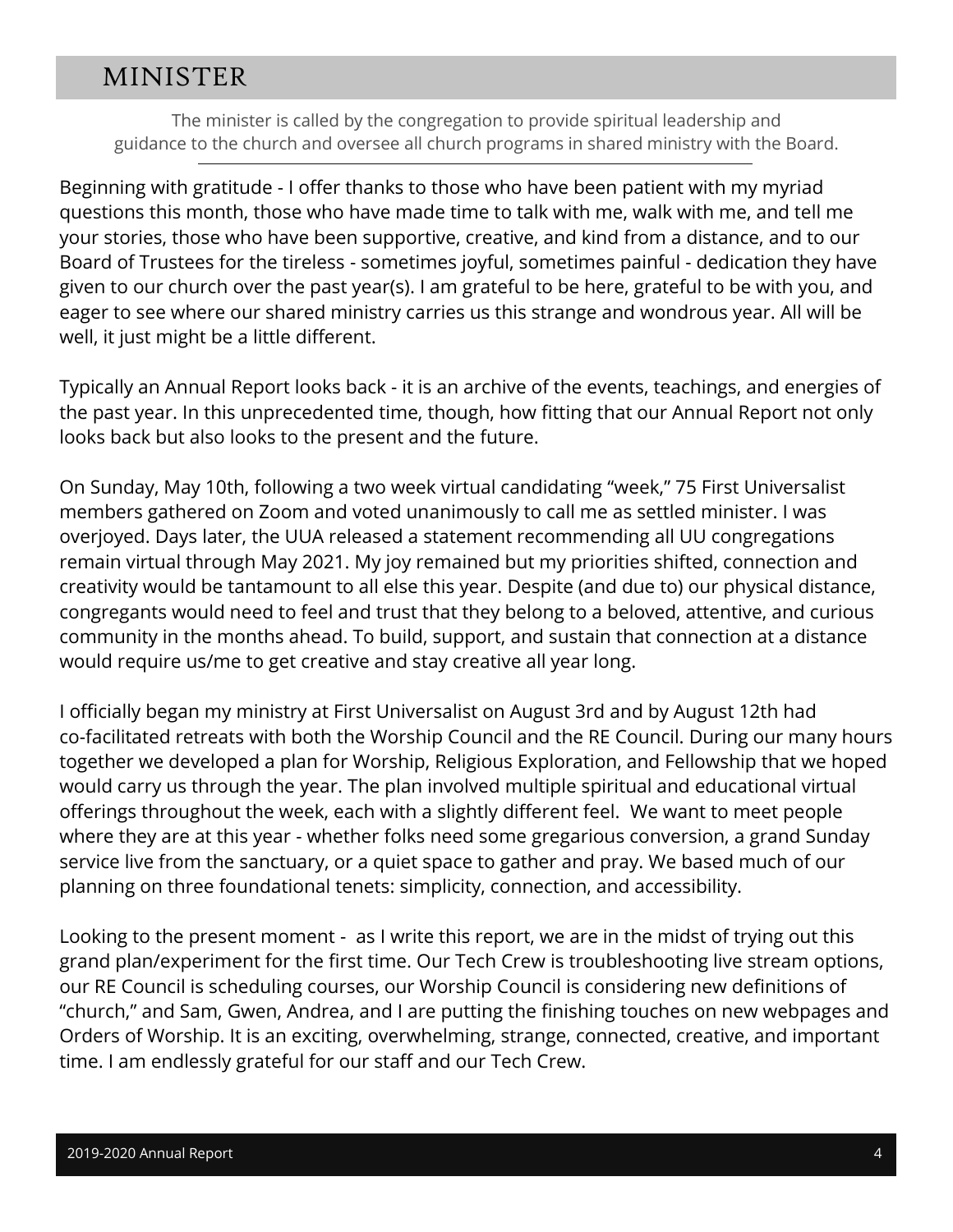### MINISTER

With joy I am happy to report that Gwen Matthews, previously First U's Program Assistant, is now our Director of Education and Communication. The title that aptly describes Gwen's role at church and is extremely well deserved. Congratulations, Gwen!

Looking ahead, I am, more than anything, eager to just experience the unfolding of it all. I'm curious which elements of our programming will become part of folks' weekly rhythms, what will grow and expand this year, and what will fall away. I also look forward with hope and trust to the imminent formation of my Committee on Ministry. The CoM will serve in an advisory capacity for me, helping me acclimate to First U and brainstorm through the conundrums, challenges, and ideas that may arise this year.

Above all, I look forward to getting to know you.

Again, I am so grateful to be here, grateful to be with you, and eager to see where our shared ministry carries us this strange and wondrous year.

And, so with all that, let's get started, shall we?

Yours connection, creativity, and care, Rev. Hillary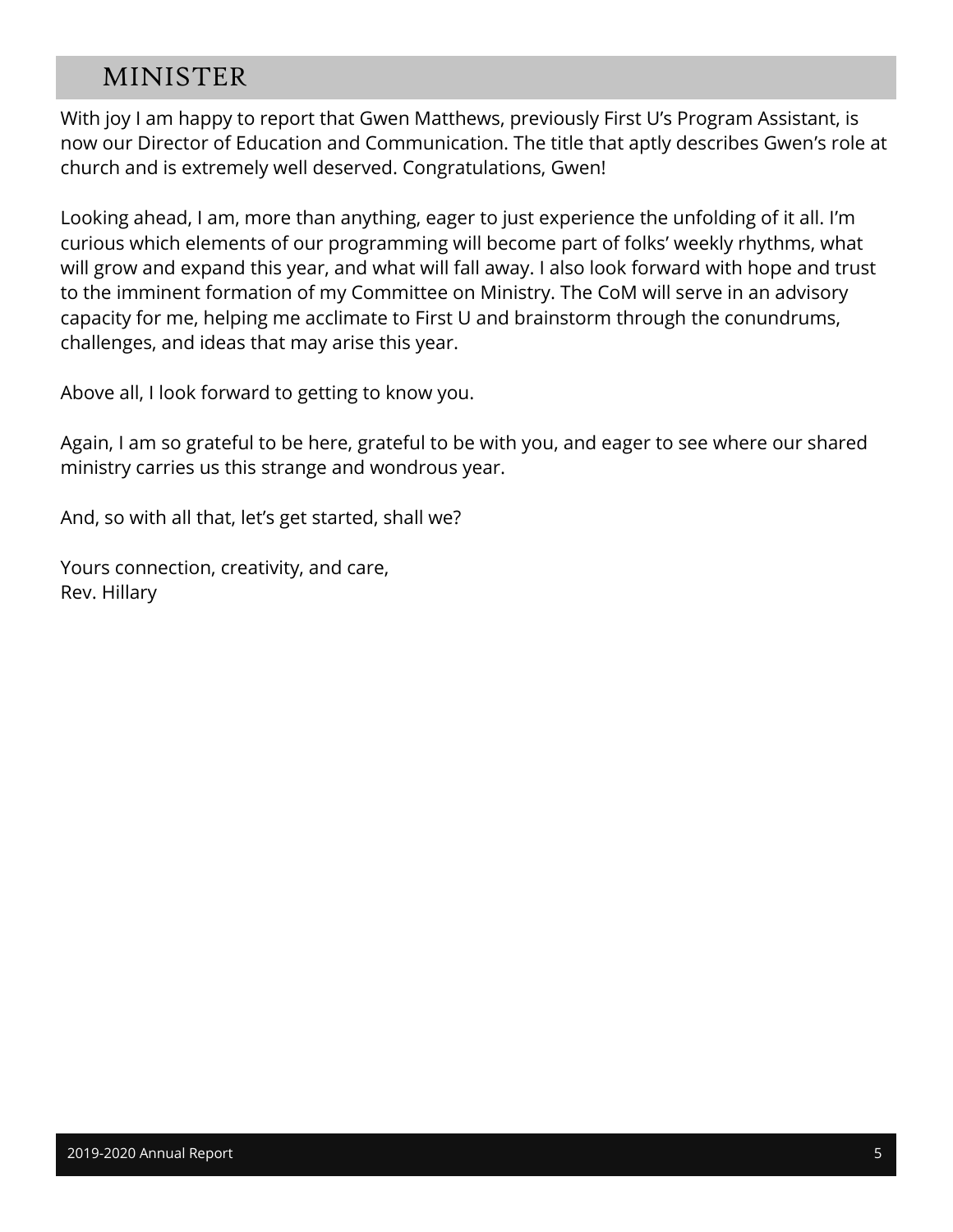# PRESIDENT OF THE BOARD OF TRUSTEES

The President of the Board of Trustees coordinates church activities, presides at meetings of the Board and of the church, and represents the church.

The church year that extended from July 2019 through June 2020 in many ways feels like 2 completely different years. What a study in contrasts. July through February, we were conducting church business as usual – lots of gathering, fundraising, volunteering and planning. We were happily worshipping and singing together in our beautiful sanctuary. We were, as expected, preparing to say farewell to our interim minister, Rev. Frieda Gillespie, and methodically working our way through the search process to find our next settled minister. Then March – and Covid-19 – came, just as our ministerial candidate had been identified and the candidating period was about to begin. On a dime, we pivoted and learned how to meet, to worship and to candidate – all virtually. What a challenge we faced in a time of such uncertainty! But with thanks to SO MANY OF YOU, we did it and learned a great deal in the process.

The church year ended, and a new one has begun. Although our Mission remains the same – *Explore, Embrace, Engage* – we are fulfilling that Mission in ways we never imagined 6 months ago, now with our new minister, Rev. Hillary Collins-Gilpatrick, having joined us.

To help us fulfill our Mission, First Universalist's 4 major goals for calendar year 2020 continue to focus on maintaining our overall 'health':

- Goal 1 (Councils): Focus on our Mission with Strong Programs in Worship, Religious Exploration, and Social Justice
- Goal 2 (Board): Sustain Congregational Health through Transition with engaged, joyful ministries
- Goal 3 (B&G and Treasurer): Sustain Physical, Fiscal and Admin Health through Transition and Growth
- Goal 4 (Congregation Connections and Director of Education & Communications): Realize Programmatic Growth, Increased Attendance and Building Use

Here are the highlights of Goal 2, specifically owned by the Board:

### Faithfully Execute our Board Responsibilities

- We continue to enjoy a full, well-functioning board with no turnover from last year
- We facilitated Mid-year and Annual meetings
- We assisted the Search Committee during the candidating and negotiating process
- We helped guide us through the pandemic response, adjusting to the financial impact and developing reopening/building use policies
- We participated in virtual General Assembly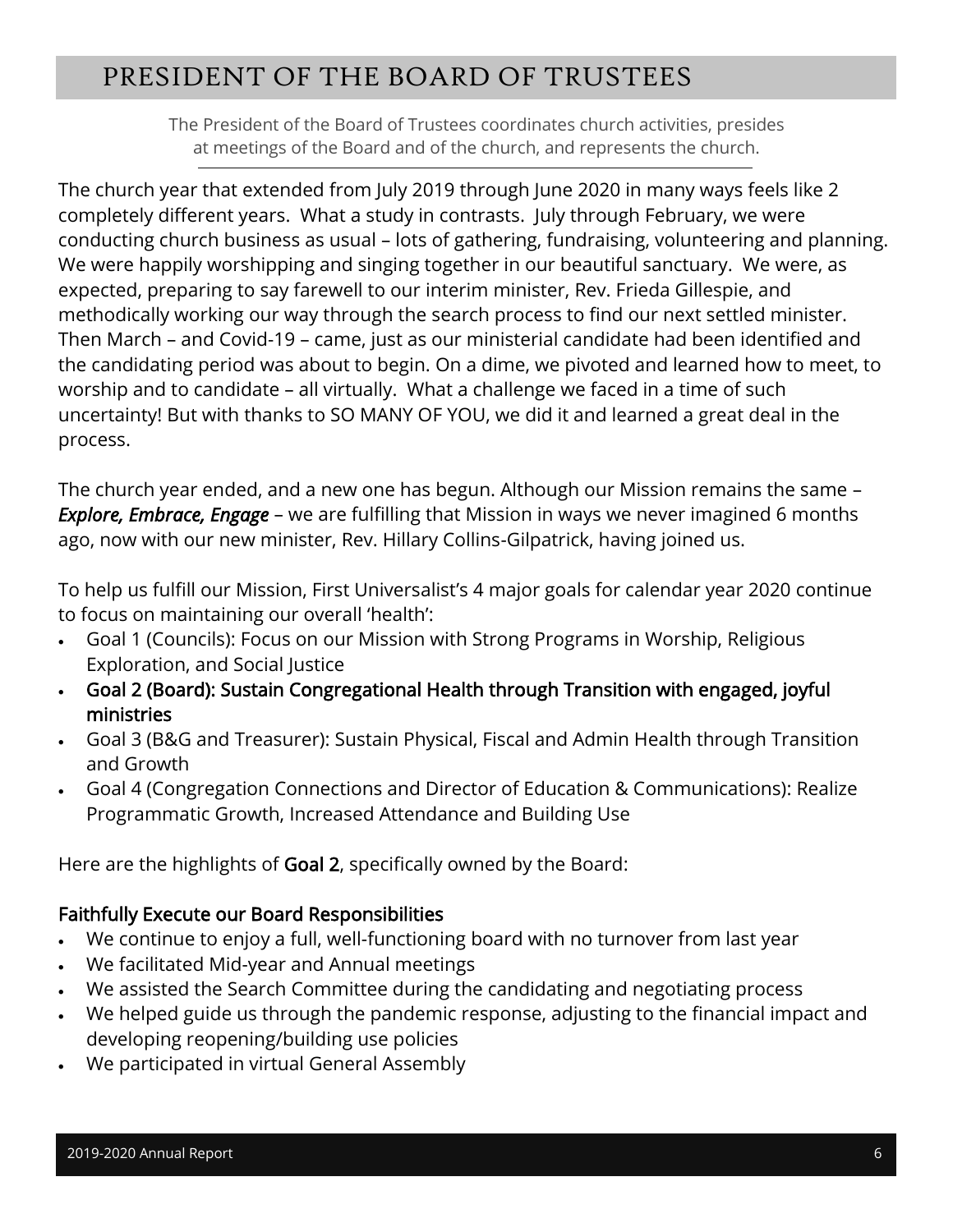# PRESIDENT OF THE BOARD OF TRUSTEES

### Lead Ministerial Transition

- We conducted an exercise during the Fall Leadership Retreat to assess our readiness to call a new minister. We concluded that we were ready!
- We completed the final interim minister evaluation which we submitted to the UUA
- We celebrated and said our 'good goodbye' to Rev. Frieda virtually
- We concluded our search process with a congregational vote where we unanimously agreed to call Rev. Hillary to First Universalist! We celebrated!
- We worked diligently to prepare for Rev. Hillary's arrival in August, and to welcome her with open hearts and minds

### Establish Committee on Ministry

At the conclusion of our 2-year interim engagement, both the Search Committee and the Transitions Team disbanded as prescribed, and we embarked on our course to create what we've dubbed the Committee on Ministry. After much research, deep thought and discussion, the Board, with Rev. Hillary's input, has developed what we believe is a healthy model for this committee, whose primary focus will be in the areas of *Ministerial Advisement* (helping the Minister acclimate to First Universalist and better understand the dynamics at work in the congregation) and *Conflict Engagement* (helping the congregation to live the spiritual practice of learning to engage conflict and disagreement well. More details about the COM will be shared during the Annual Meeting on Sept. 27.

In this last year of my Board presidency, please know that my commitment to this church, and to all of you, will continue. I am all in and with you. Which reminds me - perhaps one of the most important yet unwritten goals we have is to maintain our connection with each other, something that is made even more important in these pandemic times. I hope you feel that connection as strongly as I do.

Respectfully submitted, Joanna Landsman, Board President

### BOARD OF TRUSTEES

Joanna Landsman, *President* Jen Civiello, *Vice President* **Marge Titcomb,** *Treasurer* Sarah Witte, *Clerk* Joe Dreher Stew Guernsey Nancy Dix **Nancy Dix** Andrew Tonks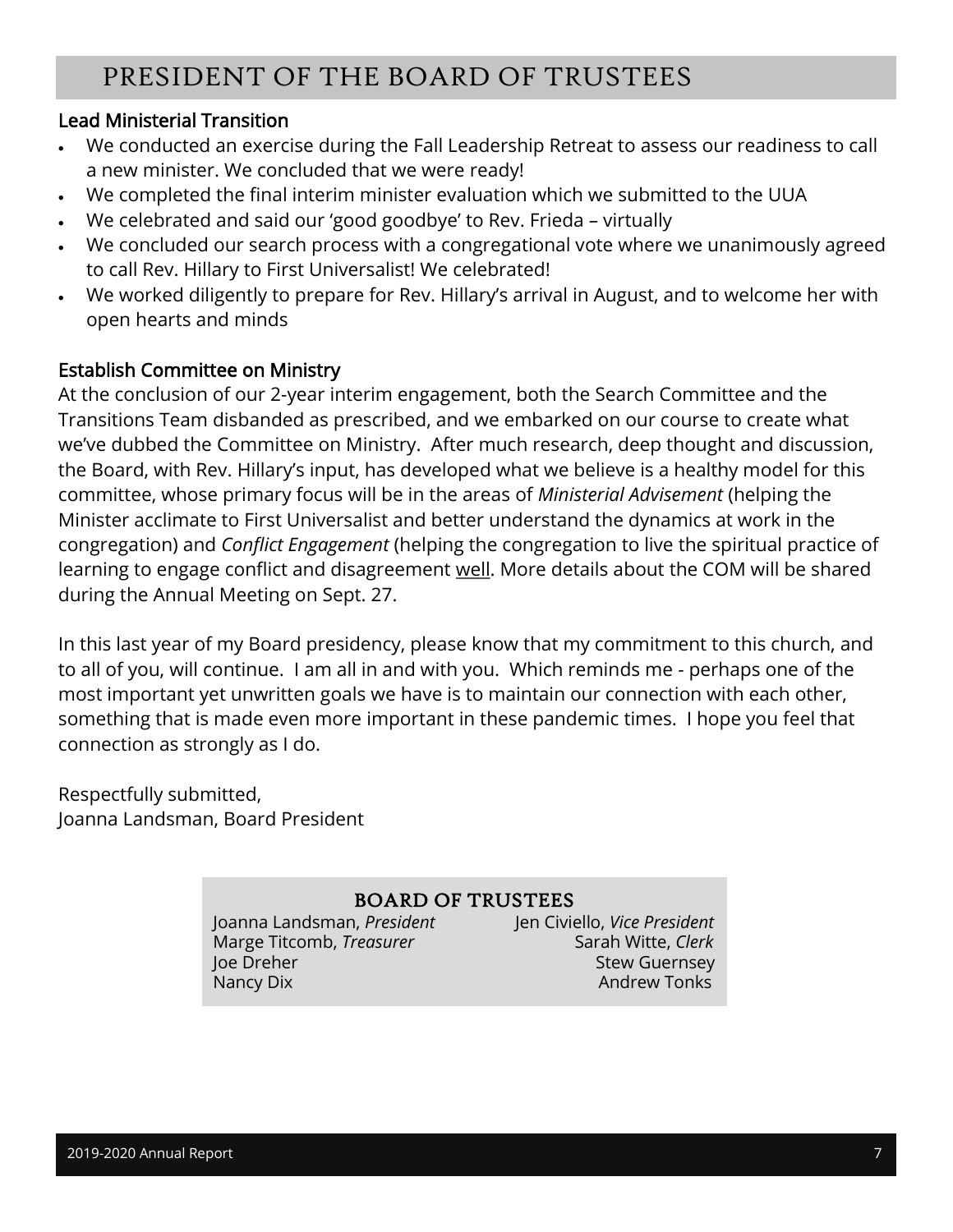# STEWARDSHIP

Stewardship promotes the goals of financial health and growth and oversees fundraising activities in dialogue with the Board of Trustees.

All was going well  $\sim$  until the Ides of March  $\sim$  a portent of doom? March 15 brought the Pandemic Shutdown, which changed life for all of us, and changed church life too. Your Stewardship Committee certainly had some nervous moments, but we met our CHALLENGES with gratitude to all, even as we continued to make progress on our GOALS.

### CHALLENGES MET! We UUs are a creative, resourceful, generous people!

- Successful Search. Our 2019 Fall Harvest Fundraiser yielded \$10,300 (recommended by UUA) to fund our ministerial search. The Search was a SUCCESS, and \$4000 remains, which will be moved to the depleted Building Fund.
- Successfully met the challenge of lost income due to Pandemic how to keep staff with \$12,000 in lost fundraising and \$6,000 in lost rentals? Thankfully, with 2 gifts we were able to fully meet our obligations. (1) We received \$24,100 from the government's Payroll Protection Program (PPP) through Bangor Savings Bank. (2) A generous donor paid off the balance of our \$75,000 2016 bank loan. In all, we ended the fiscal year with \$2,140 net income, helping to buffer our tight cash flow.
- Together, we will *RISE UP!* this fall to meet the \$30,000 challenge of this year's lost fundraisers due to the Pandemic (Clam Fest, Maine Farm Supper, Holiday Fair, Gala). The January Annual Campaign was a big success planning for all our usual fundraisers, BUT that was before the pandemic. RISE UP! will fill the financial gap while also modelling how we could move from a heavily events-funded church to a stronger community-supported congregation.

### GOAL: Review UUA best practices and document financial procedures

- Affirmed that we align with UUA best practices; exploring electronic giving methods
- Streamlining procedures to clearly define the scope of Treasurer responsibilities to ease transition to new Treasurer July 1, 2021 (when current Treasurer term limits).

### GOAL: Consider financial resources to maintain our buildings

• Wing Project – raised \$12,600 for urgently needed carpentry and painting

### GOAL: Ongoing responsibilities

- Monitor and share state of our finances monthly Financial Times highlighting opportunities, celebrations, and transparency – new format launched Sept 1.
- Evaluate are the costs/rewards of each of our fundraisers justified? We are phasing out Clam Fest and considering alternate activity more in line with our values

### STEWARDSHIP

Marge Titcomb, *Stewardship Chair & Treasurer* Tom Settlemire **Phyllis Jones** Cindy Guernsey **Frank Read** Jen Civiello Joe Dreher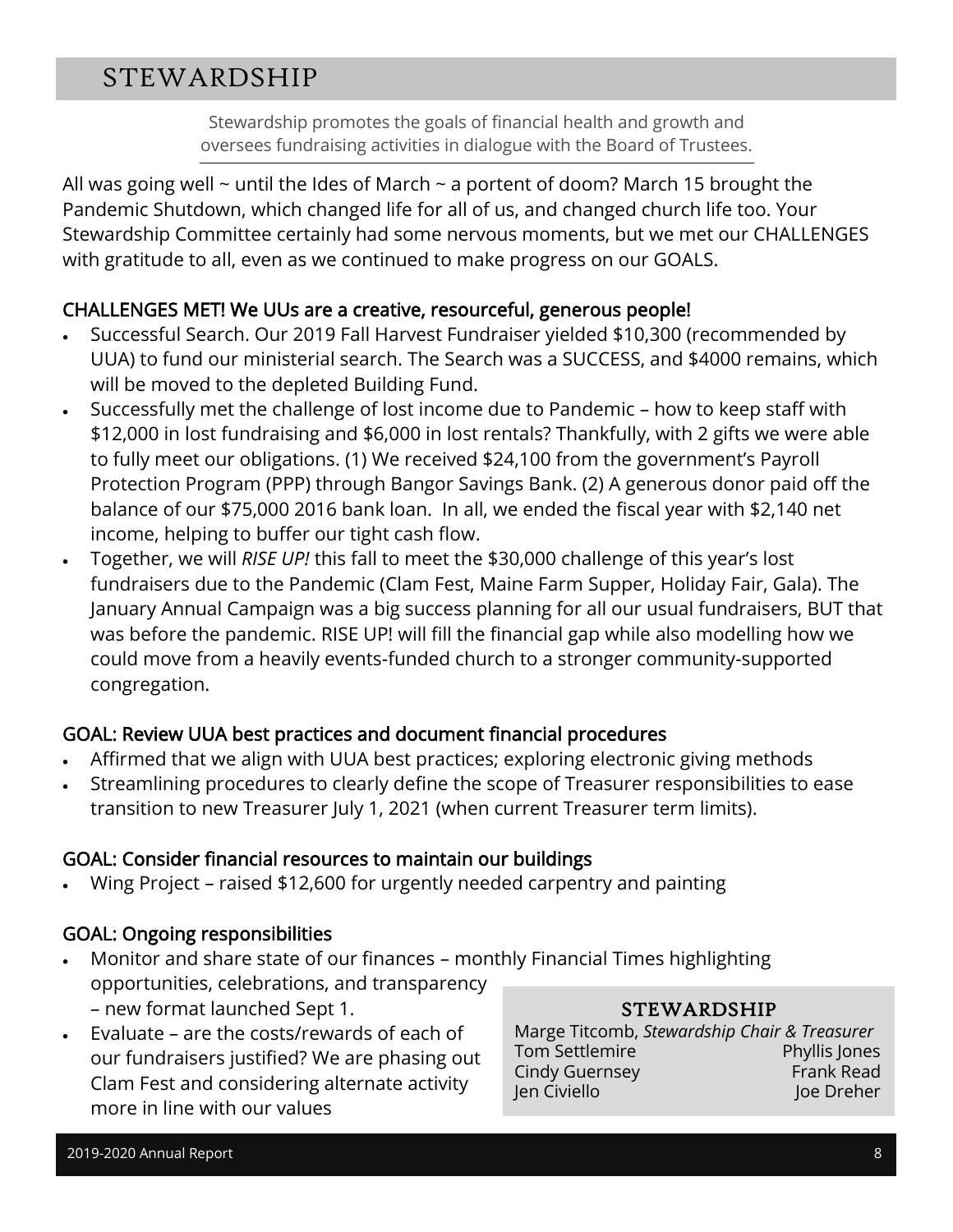### Statement of Financial Position as of June 30, 2020

|                                 | <b>TOTAL</b> |
|---------------------------------|--------------|
| <b>ASSETS</b>                   |              |
| <b>Bank Accounts</b>            | 106,747      |
| Giving Winds Loan               | 10,000       |
| <b>Endowment Accounts</b>       |              |
| <b>Building Endowment</b>       | 17,686       |
| Outreach Endowment              | 13,453       |
| Spirit of Life Fund             | 75,983       |
| <b>Total Endowment Accounts</b> | 107,122      |
| <b>Fixed Assets</b>             |              |
| Church                          | 742,360      |
| Furniture & Fixtures            | 100,000      |
| Parsonage                       | 183,000      |
| <b>Total Fixed Assets</b>       | 1,025,360    |
| <b>TOTAL ASSETS</b>             | 1,249,228    |

#### LIABILITIES & EQUITIES

| <b>Liabilities</b>                        |           |
|-------------------------------------------|-----------|
| <b>Prepaid Rents</b>                      | 8,552     |
| Prepaid FY21 Annual Campaign Payments     | 19,325    |
| 95 Main Security Deposits                 | 1,200     |
| <b>Designated Funds</b>                   |           |
| <b>Faith in Action Accounts</b>           | 20,726    |
| <b>Building Fund</b>                      | 1,037     |
| Ken Nye Steeple Fund                      | 1,521     |
| Here for Good Campaign                    | 18,303    |
| Minister's Discretionary Fund             | 1,061     |
| Youth Congregant Relief Fund              | 1,500     |
| Music and Worship Fund                    | 68        |
| Religious Exploration Fund                | 1,702     |
| <b>Total Designated Funds</b>             | 45,917    |
| <b>Transition/Search Fund</b>             | 6,929     |
| Loans                                     |           |
| PPP Loan (forgivable) Bangor Savings Bank | 24,100    |
| Basement Loan-Congregants                 | 90,000    |
| <b>Total Loans</b>                        | 114,100   |
| <b>Total Liabilities</b>                  | 196,024   |
| <b>Total Equity</b>                       | 1,053,204 |
| <u>TOTAL LIABILITIES &amp; EQUITIES</u>   | 1,249,228 |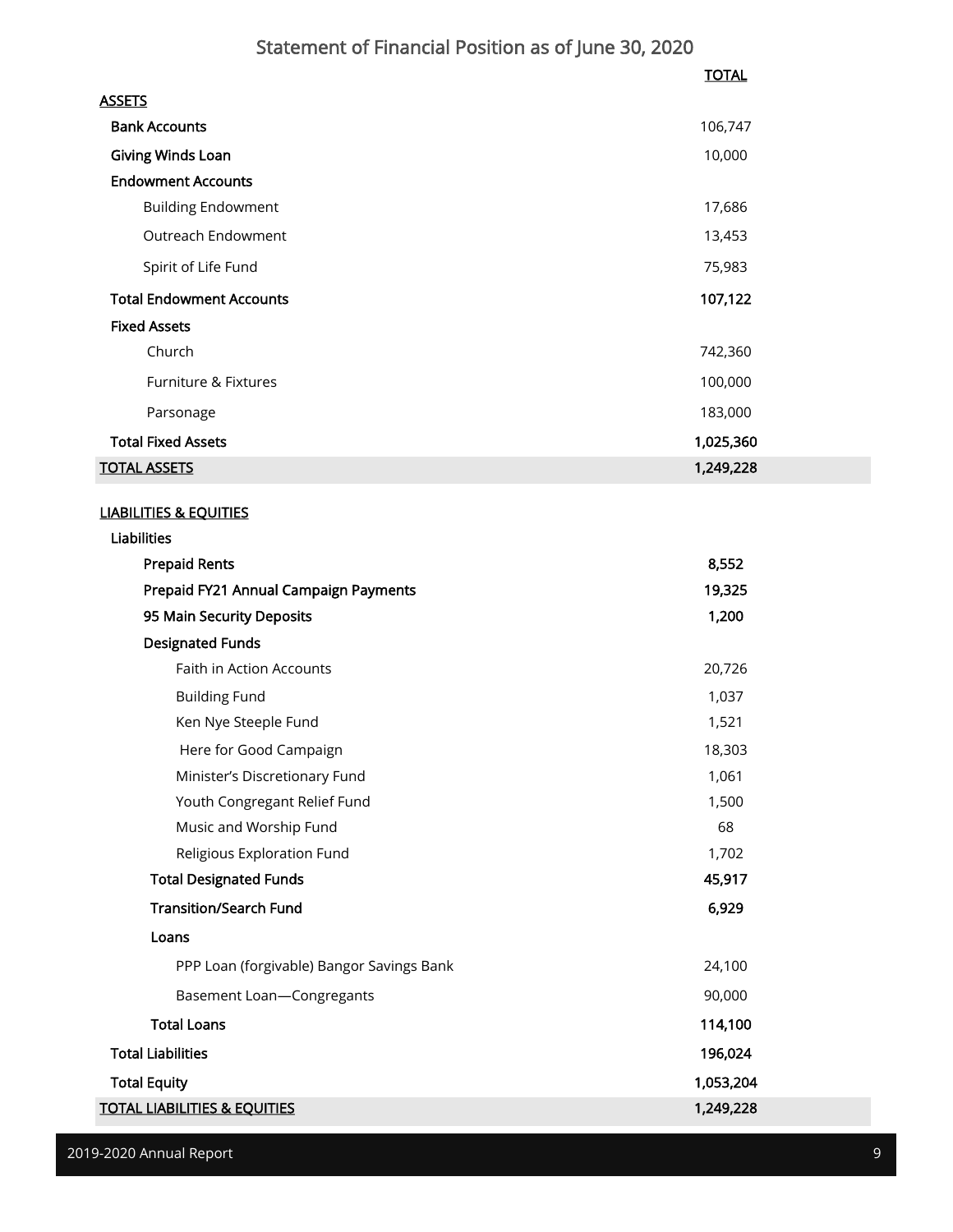# CURRENT AND PROPOSED BUDGET

|                                                     | FY20: July '19-June '20 |               | FY 2021                          |
|-----------------------------------------------------|-------------------------|---------------|----------------------------------|
|                                                     | Actual                  | <b>Budget</b> | <b>PROPOSED</b><br><b>BUDGET</b> |
| Revenue                                             |                         |               |                                  |
| Annual Campaign and Plate                           | 122,372                 | 126,000       | 123,000                          |
| <b>Fundraising Programs</b>                         | 13,638                  | 30,700        | 25,000                           |
| Other Fundraising (mostly OWL-outside our walls)    | 6,240                   | 600           | 1,000                            |
| Rental Income                                       | 32,651                  | 36,100        | 33,850                           |
| <b>Endowment Income</b>                             | 10,115                  | 9,000         | 5,000                            |
| Other Income (FY21 PPP converts from Loan to Grant) | 5,249                   | 2,800         | 24,160                           |
| <b>Total Revenue</b>                                | 190,264                 | 205,200       | 212,010                          |
|                                                     |                         |               |                                  |
| <b>Expenditures</b>                                 |                         |               |                                  |
| <b>Board of Trustees</b>                            | 14,225                  | 12,412        | 13,004                           |
| <b>Buildings &amp; Grounds</b>                      | 22,522                  | 20,960        | 26,441                           |
| <b>B&amp;G Administration</b>                       | 18,183                  | 21,213        | 17,883                           |
| Minister's Office                                   | 76,744                  | 81,967        | 88,364                           |
| <b>Office Administration</b>                        | 14,506                  | 14,590        | 16,090                           |
| Music & Worship                                     | 17,427                  | 19,298        | 19,098                           |
| <b>Member Services</b>                              | 385                     | 1,200         | 1,000                            |
| Religious Education                                 | 24,132                  | 33,156        | 27,072                           |
| <b>Total Expenditures</b>                           | 188,124                 | 204,796       | 208,952                          |
|                                                     |                         |               |                                  |
| <b>Net Operating Revenue</b>                        | 2,140                   | 404           | 3,058                            |
|                                                     |                         |               |                                  |
| <b>Other Revenue</b> (Loan Payment & Forgiveness)   | 73,172                  |               |                                  |
| <b>Net Revenue</b>                                  | 75,312                  |               |                                  |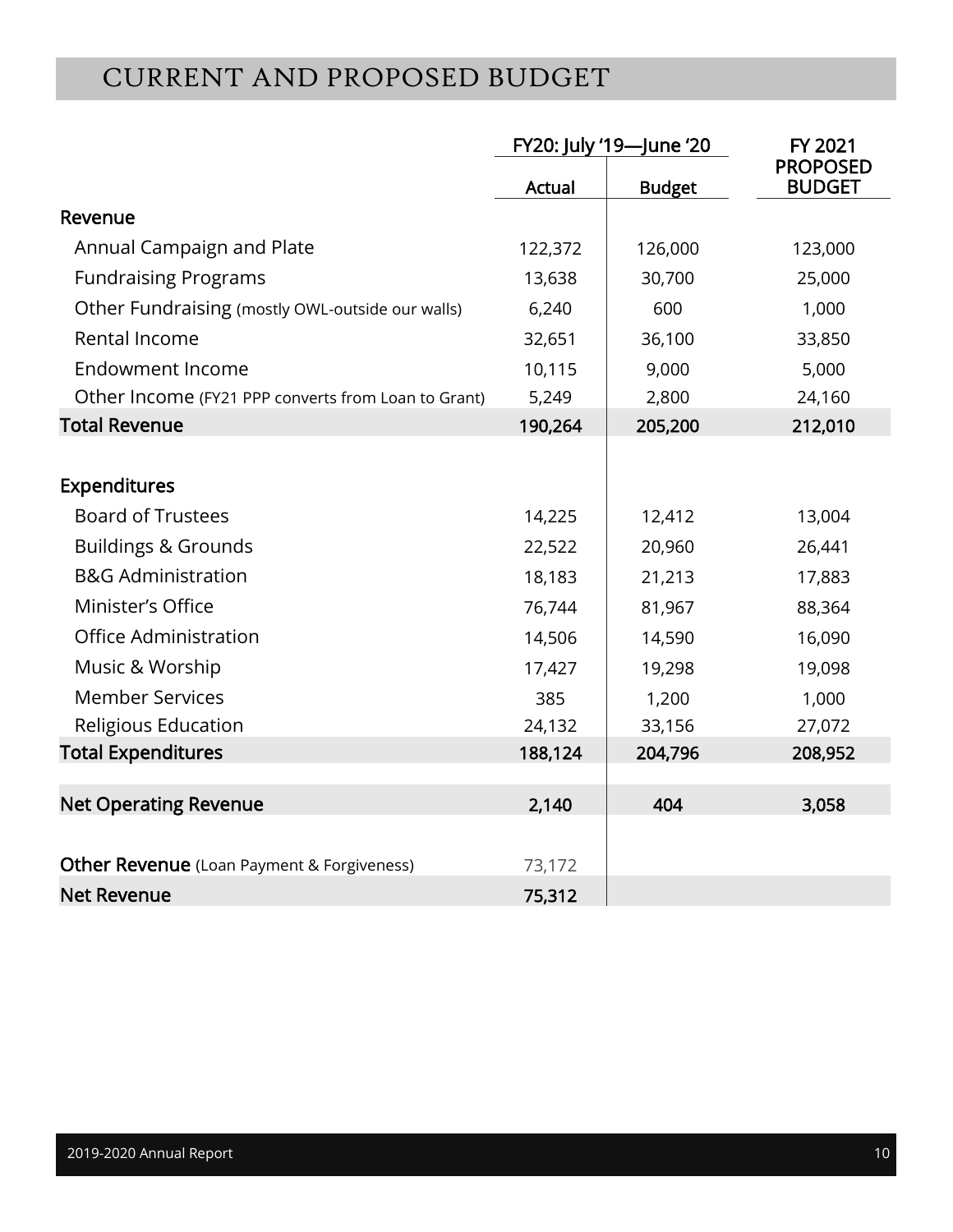# LEADERSHIP DEVELOPMENT COMMITTEE

The Leadership Development Committee has been created and charged by the Board to support the Board on development, including nominating Board and Leadership Committee members, and supporting the Board on personnel matters.

### Goals 2019-2020

- Identify and present Slate of Board of Trustees to be voted on @ 2020 Annual Meeting
- Recruit Administrative Assistant, Youth Facilitator, and Sexton positions
- Assist with developing/planning 2019 Fall Leadership Retreat

### Work Done

- Consulted with Board Members and confirmed all would remain for the 2020-2021 church year. Board will be acknowledged at the 2020 Annual Meeting.
- Successful 2019 Fall Leadership Retreat held on November 2, 2019
- Filled Administrative Assistant, Youth Facilitator, and Sexton positions

### Goals 2020-2021

- Collaborate with Rev. Hillary to develop/plan the Leadership Retreat
- Recruit candidates for committees, councils, and Board of Trustees (to include President, Treasurer, and Secretary of the Board due to term limits)
- Update Employee Guidebook

#### LEADERSHIP DEVELOPMENT COMMITTEE MEMBERS

Lisa Patterson Nancy Read Jeanette Newton Sue Myers Tom Carlisle Joanna Landsman *as Board Liaison*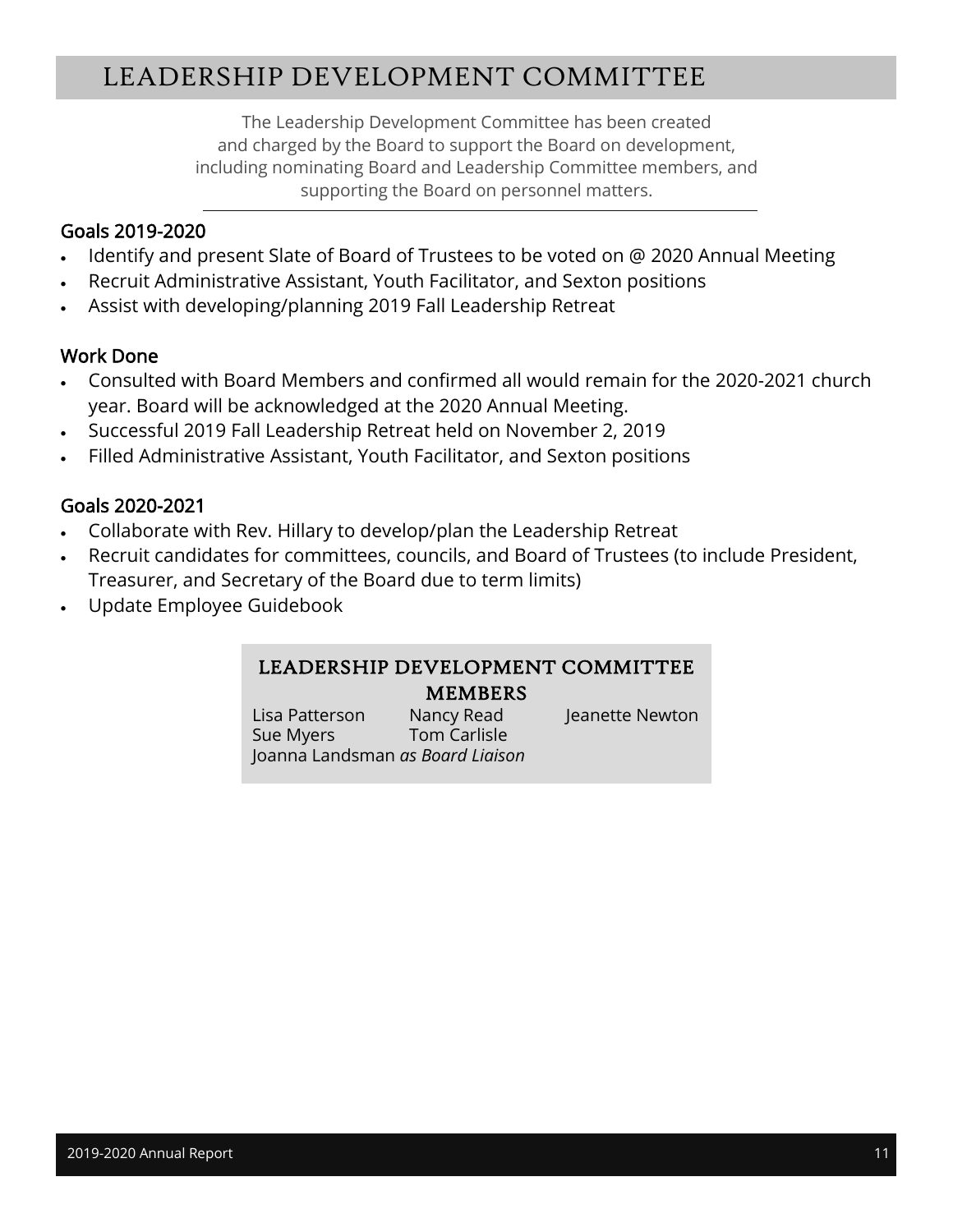# BUILDINGS AND GROUNDS COMMITTEE

The job of the Buildings and Grounds Committee is to manage our historic church and parsonage facilities and the surrounding grounds. Members of the B&G Committee are stewards of our church campus in conversation with the Rentals and Aesthetics teams.

**B&G Functions:** Oversee Church and Parsonage buildings and grounds. Coordinate inspection and maintenance of elevator, fire alarm system, fire suppression sprinkler system, and 4 heating systems. Provide technology support for church sound systems, Internet, Wi-Fi, office computers, and telephone service.

Appreciation: Thanks to those who pitch in to help with mowing, documentation, bell rope repair, brush hauling, streaming, etc.

New Sexton: In February, Russ DuPree retired and Todd Roy became our new Sexton.

Exterior Restoration of Wing: Much needed restoration of siding and painting was completed in July.

Sanctuary Window Restoration: The final two large Sanctuary windows are being restored.

Fire Suppression System: An air leak was fixed and the compressor was replaced.

Computer Technology Upgrade: New desktop and laptop computers were acquired and configured for the office.

Streaming Sunday Services: We now have a "tech team" working with Rev. Hillary and Sam to live stream Sunday Services from the Sanctuary.

Seeking: Building & Grounds Committee members.

Respectfully submitted, Peter Titcomb, Buildings & Grounds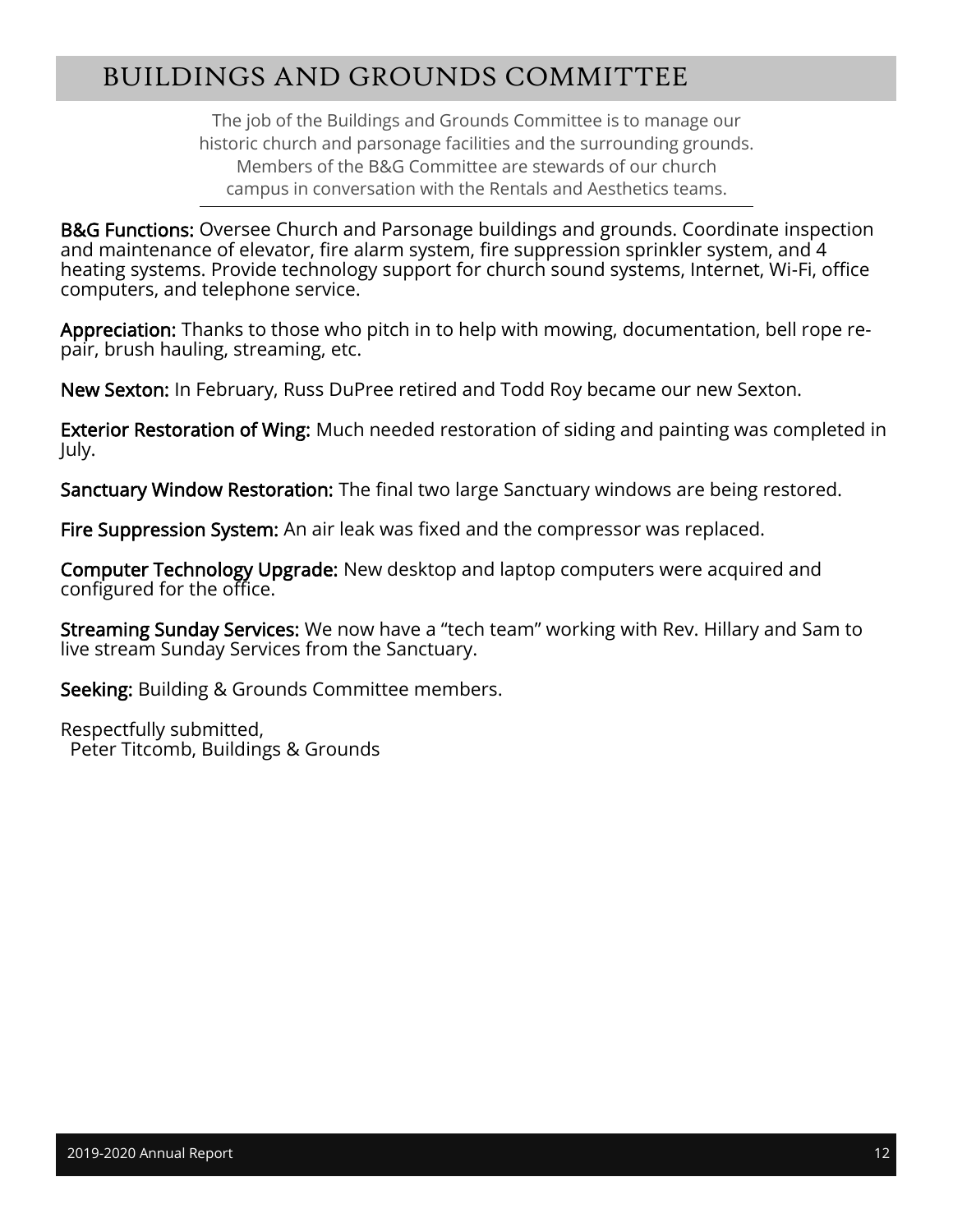### CONGREGATION CONNECTIONS COMMITTEE

The Congregation Connections Committee assists the Board in growing the congregation through radical hospitality and new member recruitment. The CCC also offers connection opportunities for current members and friends and leads good good-byes when necessary.

#### Our primary goals for the 2019—2020 church year were:

- to build and embody a welcoming friendly church.
- to create easy family-friendly events open to both First Universalist and the wider community, growing the visibility of First Universalist as a place where good things happen
- to work with the Board and leadership in outreach to friends and members who had left, exploring each story for a deeper understanding of our collective story.
- to provide child care as a matter of course for all events.

In support of these goals, we hosted one Healthy Family Workshops (on gun safety in the home), numerous First Sunday NewComer Welcomes with cookies and coffee, and a three-part course about Unitarian Universalism and this church in advance of a Sign-the-Book Sunday and Membership Recognition which was held in time for the new members to be eligible to vote in May on the calling of a new minister. We also updated the Directory, no small feat.

We had 9 new members, a super turnout in the second of our transitional years with Rev. Frieda.

Response to COVID-19: To keep our congregation healthy and comply with local and state and UUA guidelines, we stopped gathering in March. All our programming and plans for Congregation Connections work were put on hold. We continued to meet via Zoom. We worked with Rev. Frieda to make sure that friends and members had regular contact and friendly calls.

We discussed a mailing to the wider Yarmouth Community about the new minister, and then decided to wait until she was here to work on publicity WITH her.

We also collaborated with the Worship Council and Board on the logistics for fellowship hour, the Annual Meeting, and summer gatherings. Rev. Frieda held a last round of daytime meetings at which congregants were invited to brainstorm ways to stay connected without live gatherings. People suggested affinity groups, reading circles, family and movie and game nights (virtual). We agreed to put rocks with messages of peace at the church as a gesture of love and hope.

### This church year, 2020—2021, plans are still shaping up, but include:

- (1) monthly newcomer coffees—first Sundays of each month?
- (2) spiritual autobiography class—to be collaborated on with the RE Council
- (3) a good death and dying class—to be collaborated on with the RE Council
- (4) pathway to membership and new member recognition.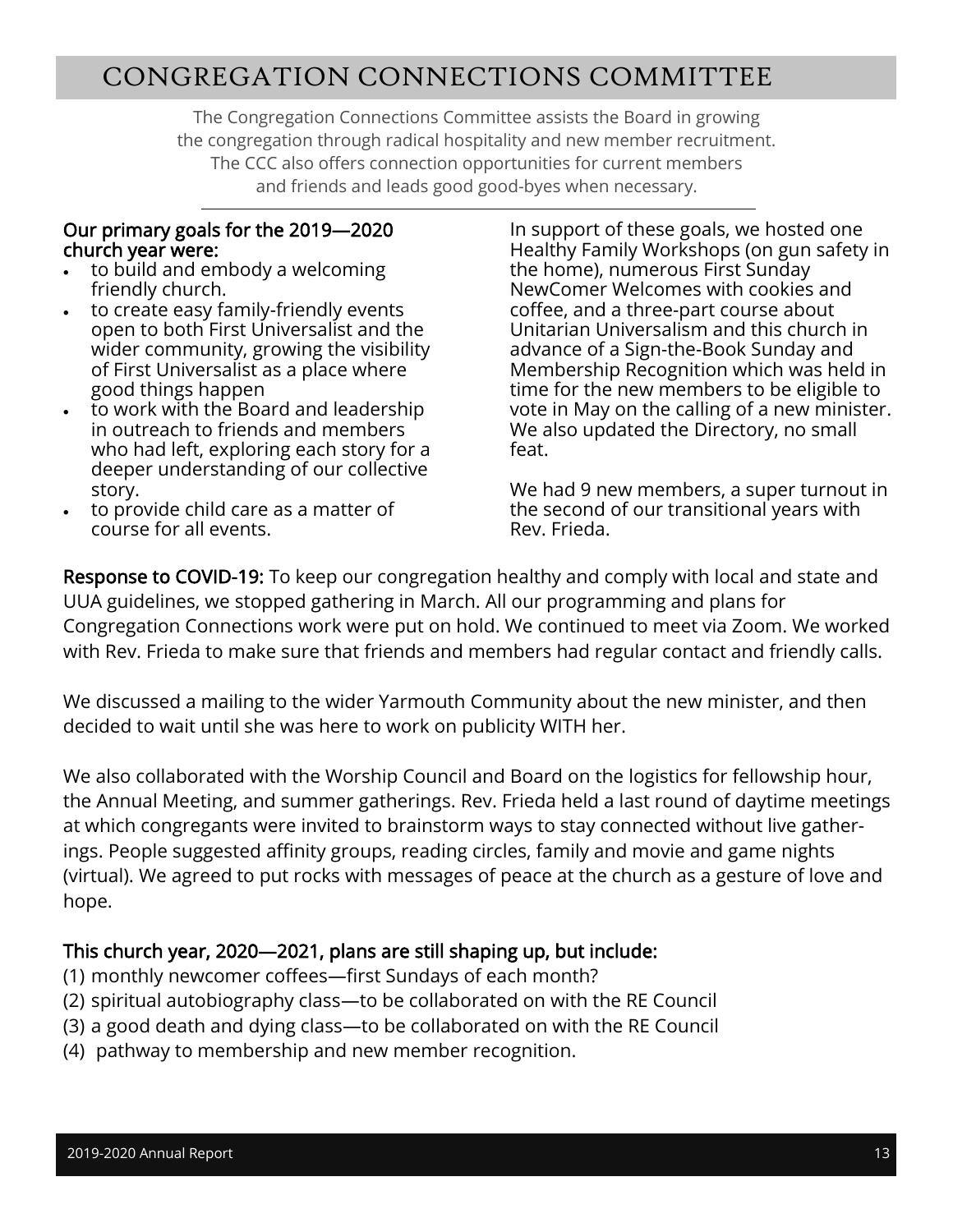# CONGREGATION CONNECTIONS COMMITTEE

This church year, we continue to explore using social media to reach out and share good news about what is going on. Appreciation to Gwen Matthews for all the ways she makes our communications read well and look great.

Most critically, we need to reach out to ALL friends and members throughout the year, both to groups and to individuals. If people drift away, we need to reach out. When friends leave, we need to notice, and have a conversation with them about their decision. And because the work is so varied, and so congenial, we would warmly welcome more members to our committee at any time.

### CONGREGATION CONNECTIONS COMMITTEE MEMBERS

Sarah Witte, *Chair* Cindy Guernsey Martha Hutchinson **Jerry Myers** Brenda McKee Val Gifford

### DIRECTOR OF EDUCATION & COMMUNICATIONS

At First Universalist, the role of the Director of Education & Communications is multi-faceted and includes coordinating and implementing children and youth programs, producing print and electronic communications, including social media, and supporting the Congregation Connections Committee.

What a year it has been. Below are some of the highlights (from both before and during the pandemic). I look forward to what my fifth year at First Universalist may bring! I'm glad for the opportunity to cultivate more flexibility and responsiveness in myself and our programs.

- A lot of OWL-related things happened! We hosted an OWL facilitator training in October, I helped to coordinate a 7th-9th grade OWL class with the UU church in Brunswick in the Fall, I facilitated a 7th grade OWL class at the Waldorf school in the Fall and got half-way through a 6th grade OWL class at the Waldorf school in the Spring.
- We welcomed and said goodbye to a new youth junior and senior group facilitator, Fred.
- The RE Council was newly reformed and invigorated.
- Senior youth group held two very successful fundraisers that they later decided to donate back to the church as a congregant relief fund due to the pandemic.
- Junior youth group spent time giving back by working at the free clothing closet in Portland.
- I developed and launched a new program for our youngest friends, "Peace Play for Littles" which successfully ran weekly from January—March.
- Children's Chapel was facilitated each week by Anna and explored our seven principles.
- We transitioned junior and senior youth groups from in person meetings to on Zoom.
- I spent a lot of time during the pandemic assisting Rev. Frieda and the Worship Council with the technological aspects of worship.
- I attended the virtual UUA General Assembly.
- We developed and ran a virtual UU road trip over the summer.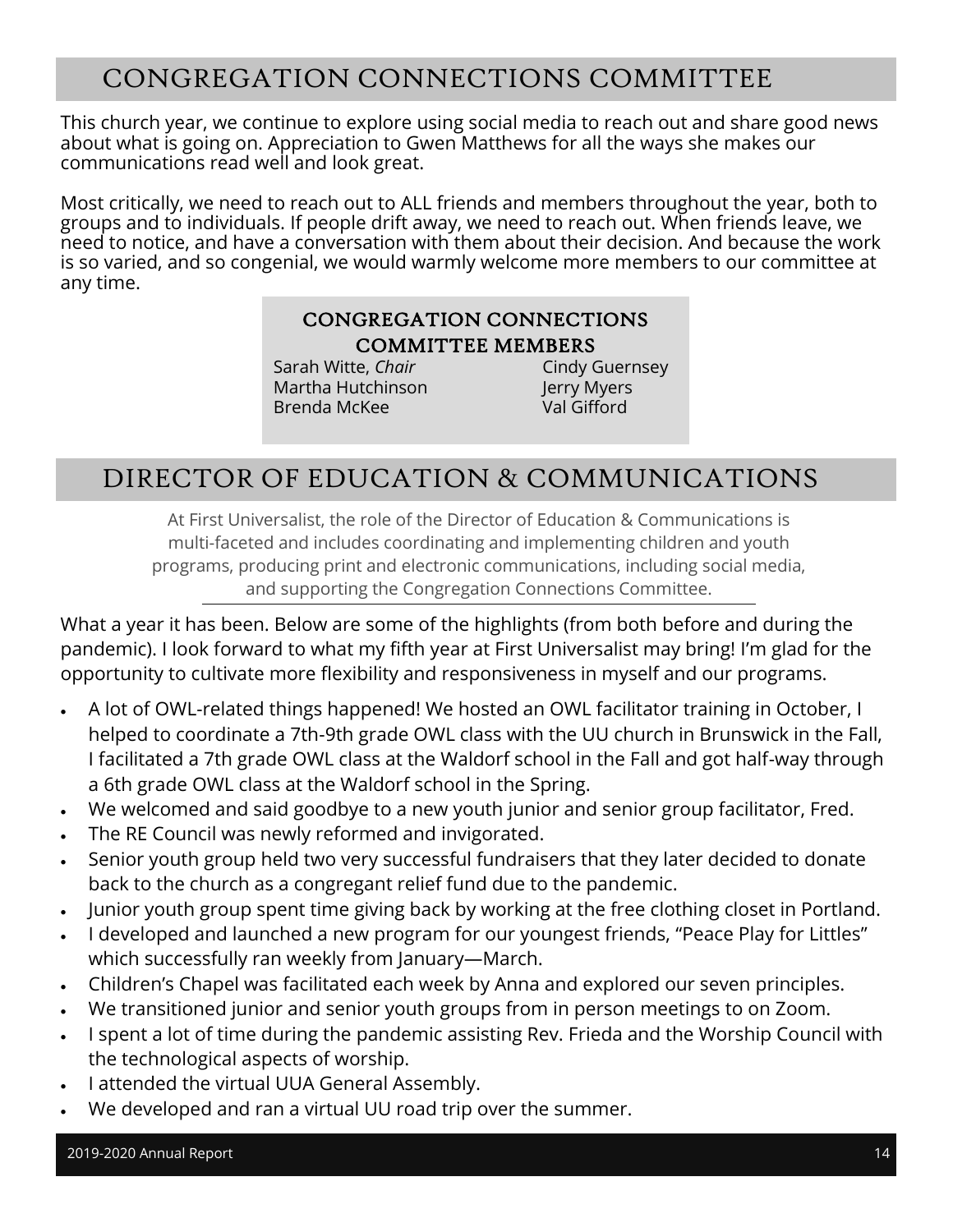# RELIGIOUS EXPLORATION COUNCIL

Last year the RE Council reemerged as an active group with renewed enthusiasm for expanding opportunities for religious exploration for all ages at First U. With artful guidance from Gwen and Joanna, and our new members, we brainstormed a number of ways to attract more families to our RE programs.

In the fall we offered activities for young people on Faith in Action Tuesdays so parents could volunteer at Preble St. In February Gwen began attracting a group of parents of young children with her brilliant "Peace Play for Littles" story time on Wednesday mornings. The Council had also planned on holding picnics for RE families at the beginning and end of the school year. Alas, the pandemic put the kibosh on all these activities, but we hope to resume these and more once we're able to get together again.

As we begin this year, the council is cautiously planning a number of activities to keep young people and families feeling supported and connected to the church even in the absence of in-person services. Sunday mornings will still feature Children's Chapel (at 10:00) and an opportunity for the Junior Youth group to meet at 11:15, albeit online. Final plans for the senior youth group's Coming of Age Program will be worked out at the parents' meeting, but for now we're hoping that Rev. Hilary's enthusiasm and love of the program will attract more teenagers. (Rev. Hilliary has volunteered to lead one meetings per month along with Gwen, Joanna, and Alexis). In addition to these weekly activities the RE council is planning several pandemicfriendly activities this fall, Apple Picking on October 4th and Pumpkin Carving on October 25th.

The RE Council would also like to encourage and coordinate RE opportunities for adults. We are thinking about a regular online meeting after the service for folks interested in discussing the sermon or a given topic of the week. We'd also like to encourage members of the congregation to share their ideas for outings, discussions, book groups, lectures, etc. that we could help organize. Rev. Hillary has offered to lead a sermon writing seminar at some point, and we're sure there are many more great ideas out there. Please reach out to Cathy or any other member of the Council.

#### RELIGIOUS EXPLORATION COUNCIL MEMBERS

Cathy McKenna, *Chair* Christy Hayashida Raj Vinnakota Mika Lentz Jennifer Charrette Lesli Chambers Joanna Landsman, *liaison to the Board*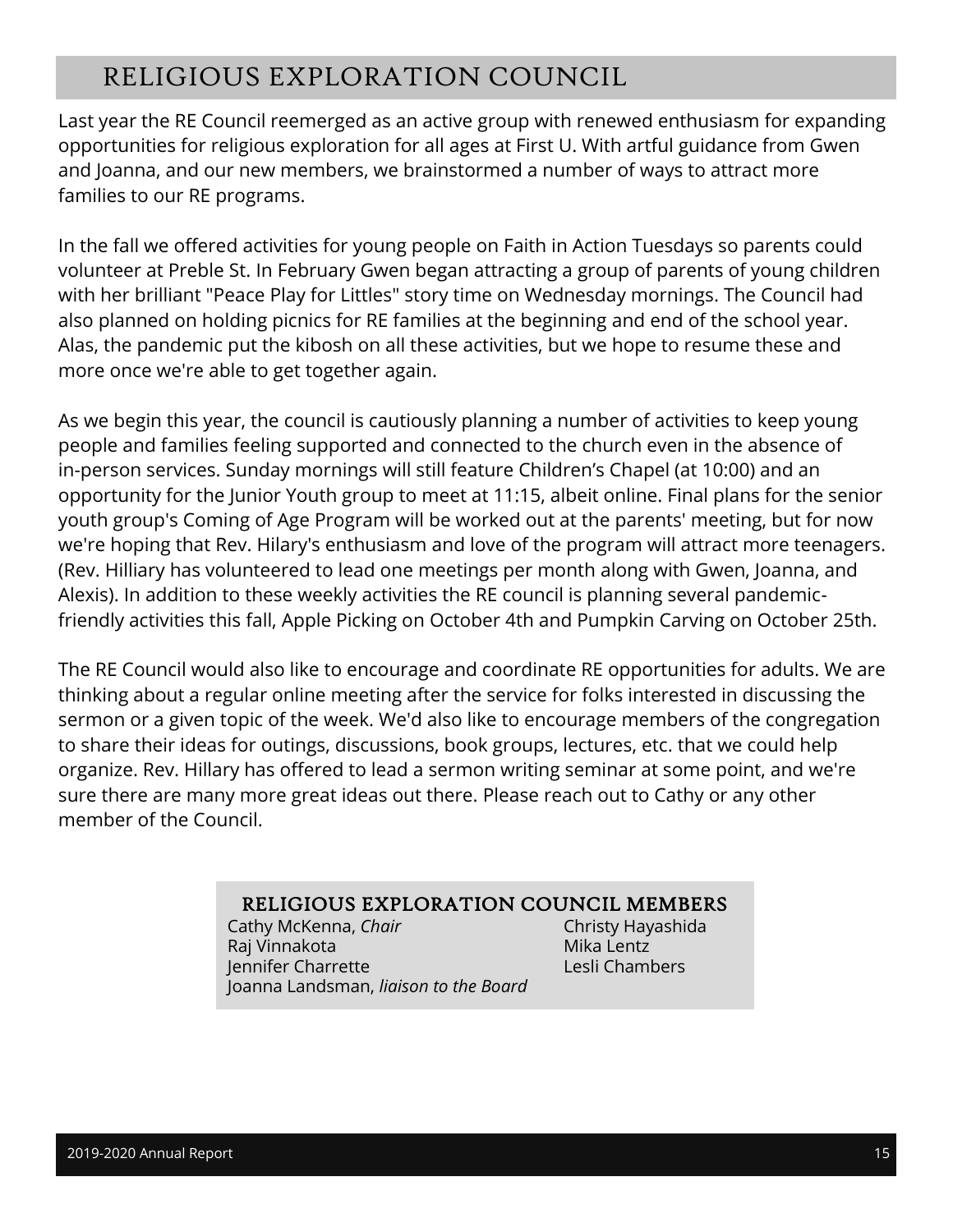# FAITH IN ACTION COUNCIL

The Faith In Action Council provides and maintains justice partnerships and welcomes all to join as they seek to "advance economic and environmental justice, working together as a community of faith to nurture your spirit and help heal the world.

*'Explore, Embrace, Engage' together to advance economic and environmental justice* 

#### GOAL: Offer Advocacy Opportunities

Get Out the Vote! With a commitment to UUtheVote, we coordinate with Maine UU State Advocacy Network (MUUSAN) and Maine League of Women Voters (MLWV), participating in Friendsto-Friends, postcard campaigns, phone banks, reaching 100s of new and lapsed voters in Maine and in southern U.S.

#### GOAL: Offer Education and Action Opportunities

How to be an Antiracist by Ibram X. Kendi, read by 25 members and friends, motivated action to create our Antiracism Working Group with the goal to adopt and implement an 8th Principle: affirm and promote journeying toward spiritual wholeness by working to build a diverse multicultural Beloved Community by our actions that accountably dismantle racism and other oppressions in ourselves and our institutions.

3D: Dinner, Documentary, Discussion offerings: Transgender Children, Palestine, Voting Rights, and, an upcoming Indigenous Peoples film.

#### GOAL: Continue our Social Justice Programs

Immigrant Community. Our support of our four 95 Main residents is strong!

Preble Street. Much has changed with the Pandemic, but we carry on!

Partner Church. Oct 18 we will celebrate 30 years of our partnership with Gyepes, Romania.

First U Financial Generosity. \$11,241. With the 'half plates' we gave \$5432 to 16 organizations in Maine and 2 in Transylvania. In addition, we gave \$2580 to Gyepes as student sponsorships. With our endowment income we gave \$3229 to various Maine organizations.

*Special thanks to co-leaders on our projects: Jerry Myers, Andrew Tonks, John Vogt, Ruth White*

Respectfully submitted by the Faith in Action Council

#### FAITH-IN-ACTION COUNCIL MEMBERS

Marge Titcomb, *Chair* Jane Makela Pete Titcomb Mariana Tupper Sue Ellen Bordwell Marie Wendt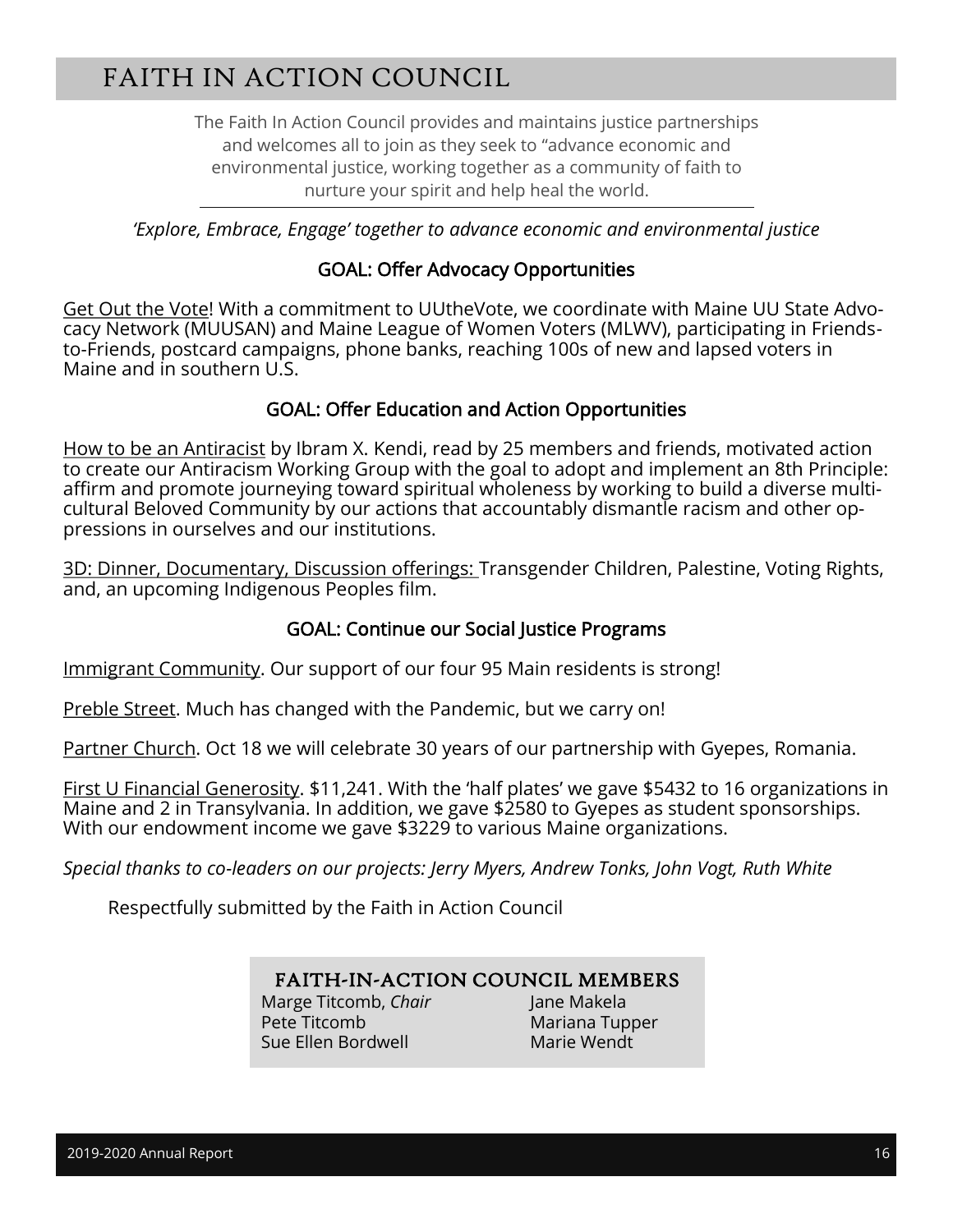## WORSHIP COUNCIL

The Worship Council assists the Minister in creating high quality Sunday worship services. The Council also schedules guest ministers and speakers to broaden our worship themes.

The new Worship Council includes the following congregants: Anne Turner, chair, Joy Ahrens, Lily O'Brien-Gilbert, Andrew Tonks, and Kai Fast.

#### Some highlights from the Worship Council for the 2019—2020 church year:

- WC supported Rev Frieda during the 2019-2020 church year by assisting with worship during most services, and planning the monthly worship when she was out of the pulpit. We welcomed guest speakers to the pulpit, and helped to plan lay-led services as well.
- During March June, WC worked with Rev Frieda and Sam to plan online services, contributing readings, and videos of many of the worship elements.
- WC assisted Gwen in planning for additional online worship through the summer.

#### Looking ahead to the 2020—2021 church year:

- A two day Worship Council retreat with Rev Hillary in early August allowed us to review all of the roles the WC has had through the past 4 ministers, and to explore ways that we can work with our new minister to present meaningful worship that will be integrated into the lives of the congregation throughout the week while we are reliant on virtual connection to each other.
- The WC includes a sub-group to address all of the technical aspects required to stream online worship. New equipment for upgraded recording will be acquired.
- WC will be collaborating with the Congregational Connections committee as worship and fellowship needs of the congregation overlap considerably during our virtual experience.

#### WORSHIP COUNCIL MEMBERS

Anne Turner, *Chair* **Joy Ahrens** Lily O'Brien-Gilbert **Andrew Tonks** Kai Fast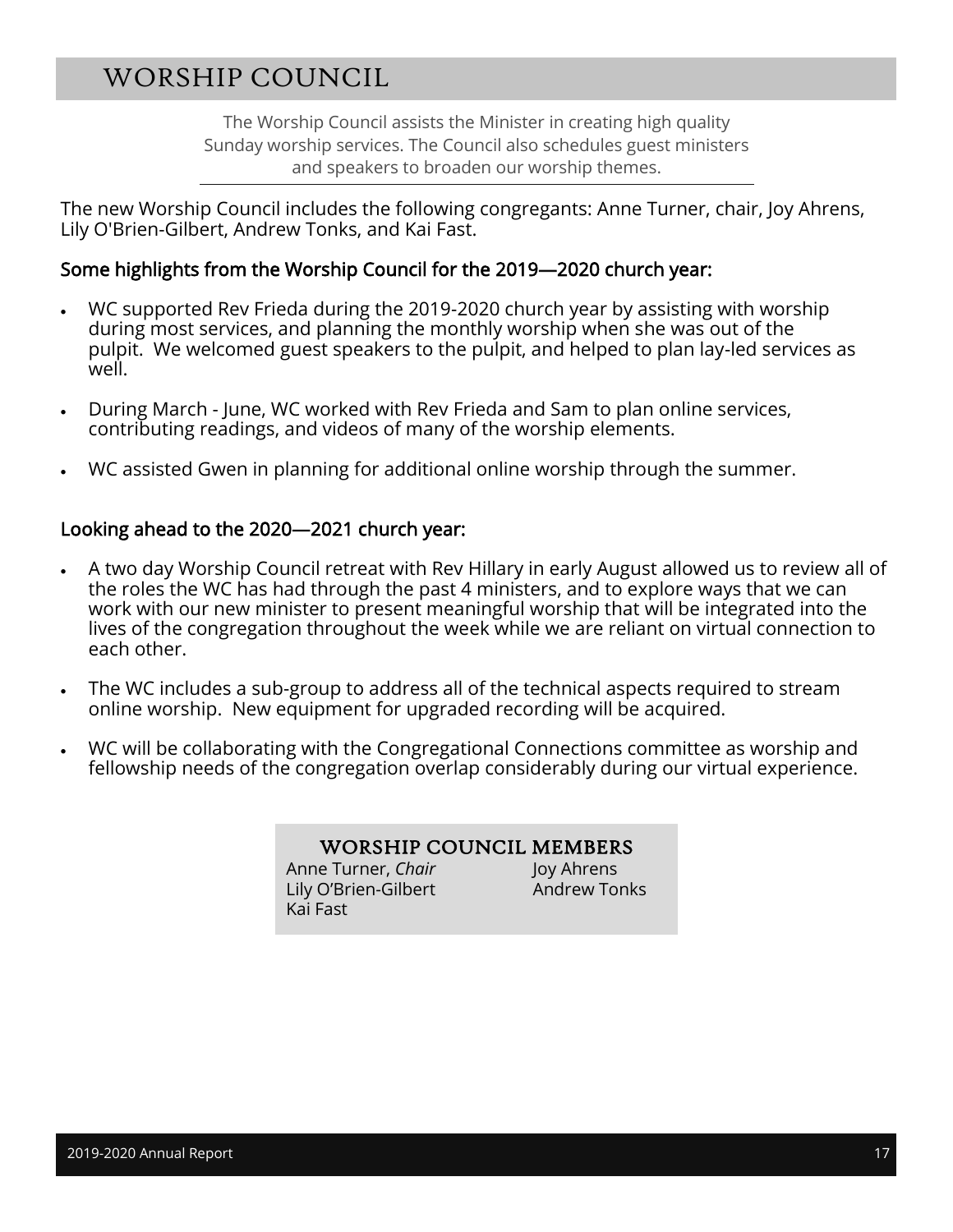# ABOUT UNITARIAN UNIVERSALISM

#### Unitarian Universalism—What's a UU?

Unitarian Univeralism is a covenantal faith. We focus on the spiritual and religious journey of the individual and the family and are open to inspiration from, and exploration of, all the world's religions and many ethical secular sources as well. We are not interested in creeds and commitments of faith, but in right relations with one another and wholistic ways of living on and with our planet. We believe in the power of love and compassion to overcome hate and fear, and we enjoy learning and worshipping with people of every ethnicity, gender, sexual orientation and age, and with diverse theologies – Atheists, Buddhists, Christians, Humanists, Jews, Muslims, and Pagans – and individuals from all of these theologies can be found worshipping together in our churches and fellowships.

#### The Seven UU Principles

While UUs have no creed, we do have values that we use to guide our decisions. The First Universalist Church of Yarmouth affirms and promotes:

- 1. The inherent worth and dignity of every person.
- 2. Justice, equity, and compassion in human relations.
- 3. Acceptance of one another and encouragement to spiritual growth in our congregations.
- 4. A free and responsible search for truth and meaning.
- 5. The right of conscience and the use of the democratic process within our congregations and in society at large.
- 6. The goal of world community with peace, liberty, and justice for all.
- 7. Respect for the interdependent web of all existence of which we are a part.

#### Unitarian Universalism Draws from Many Sources

- 1. Direct experience of that transcending mystery and wonder, affirmed in all cultures, which moves us to a renewal of the spirit and an openness to the forces which create and uphold life;
- 2. Words and deeds of prophetic women and men which challenge us to confront powers and structures of evil with justice, compassion, and the transforming power of love;
- 3. Wisdom from the world's religions which inspires us in our ethical and spiritual life;
- 4. Jewish and Christian teachings which call us to respond to God's love by loving our neighbors as ourselves;
- 5. Humanist teachings which counsel us to heed the guidance of reason and the results of science, and warn us against idolatries of the mind and spirit.
- 6. Spiritual teachings of earth-centered traditions which celebrate the sacred circle of life and instruct us to live in harmony with the rhythms of nature.

These principles and sources of faith are the backbones of our religious community.

#### The UUA

The First Universalist Church of Yarmouth is a member of the Unitarian Universalist Association (UUA), the central organization for the Unitarian Universalist (UU) religious movement in the United States. The UUA's 1,000+ member congregations are committed to Seven Principles that include the worth of each person, the need for justice and compassion, and the right to choose one's own beliefs.